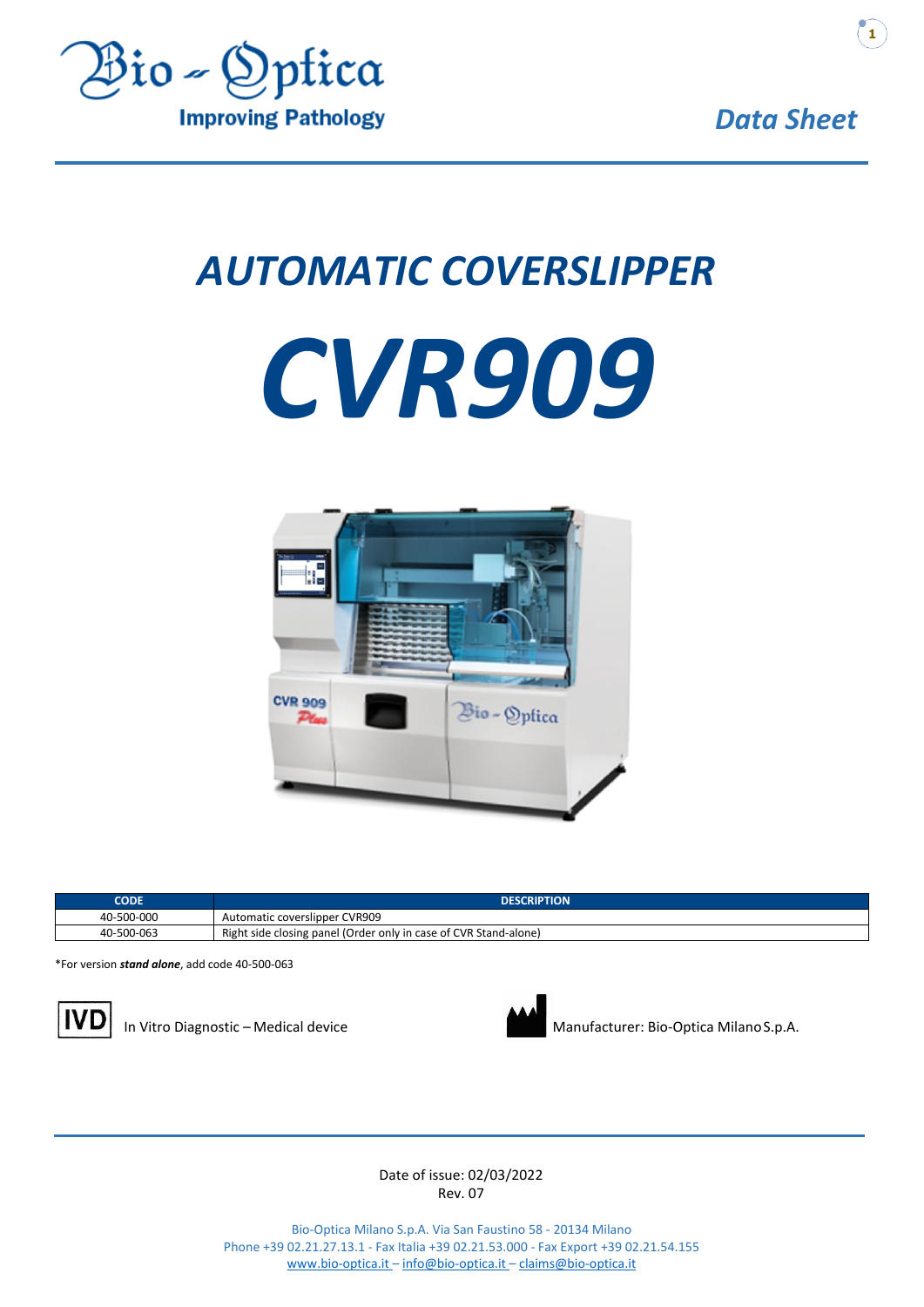

**2**

The new automatic coverslipper CVR909, the latest Bio-Optica creation characterized by the use ofthe mostrecent technologies, is able to guarantee:

- Ease of use
- Reproducible results
- Perfect mounting without air bubbles



#### *INTERFACE WITH ALL THE LISSYSTEMS*

It is possible to interface the instrument to your LIS in order to ensure the traceability system of the samples. The barcode saves the processed glass in a shared folder that can be interfaced with the management software chosen by the customer.

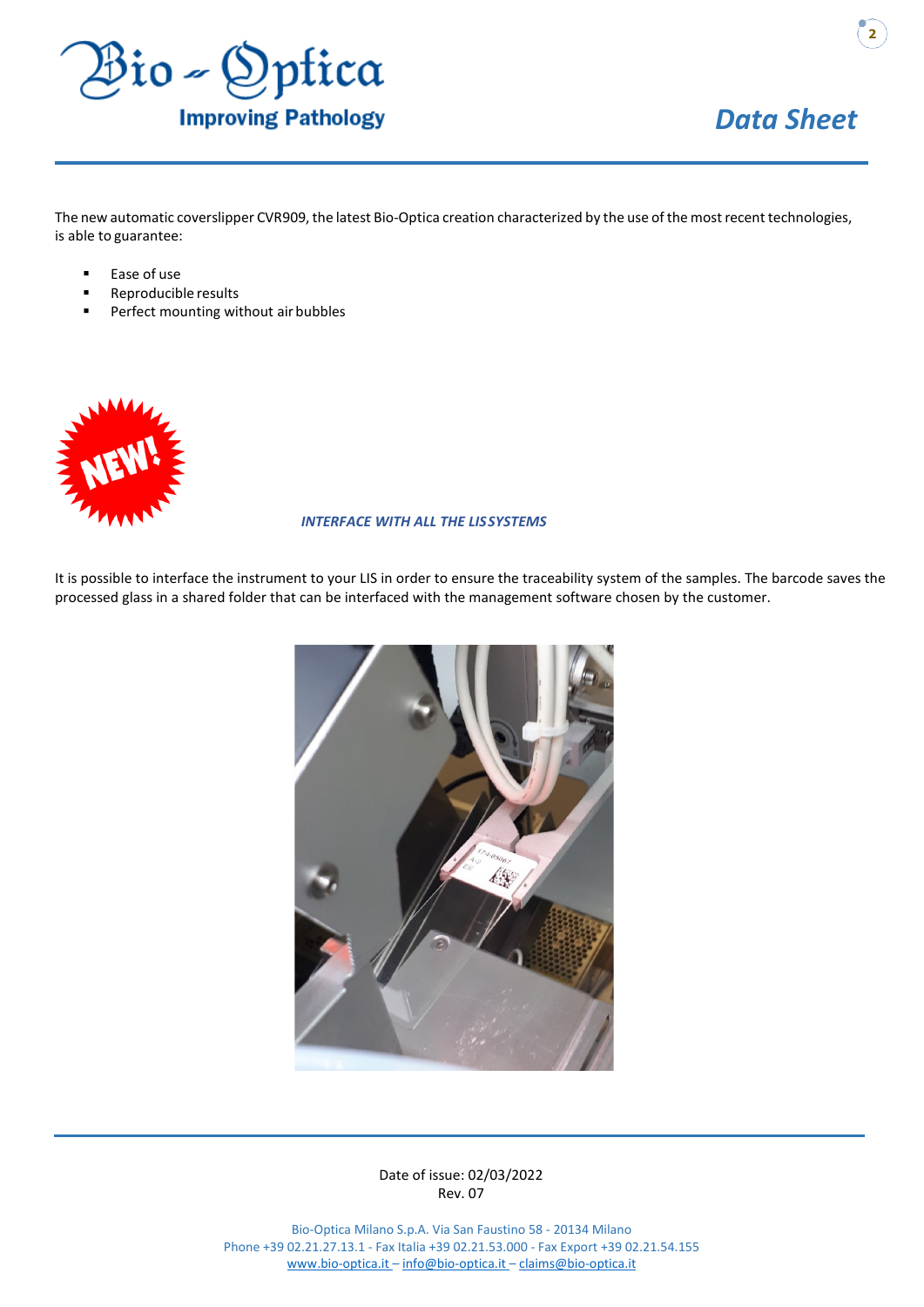

#### *COVERSLIPPER FEATURES*

The instrument is able to load continuously baskets with 30 slides capacity each.

The coverslipper has been studied to ease the operator work, this is the Reason why the coverglass loading station are 2 (one for use and one for back up), both with a capacity of 100 coverglasses each (200 in total without the intervention of the user). In addition, it is possible to load coverglasses of different dimensions:

- 24 x 40 mm
- $-24 \times 50$  mm
- **24 x 60 mm**

The substitution of the holders is rapid, so that the operator can adapt the instrument to his needs. The coverslipper can work in "*WET*" or "*DRY*" mode.



As for the stainer, the coverslipper has an integrated aspiration system with active charcoal and it is possible to connect it to an external ventilation system.

The coverslipper has an integrated colour touch screen thanks to which it is possible to set different parameters and monitor different settings such as:

- Acoustic and visible signals for beginning and end of cycle
- Acoustic and visible signals in case ofproblems
- **Filtration system control**
- Mounted slides status control
- Signalling of mistakes during slidesmounting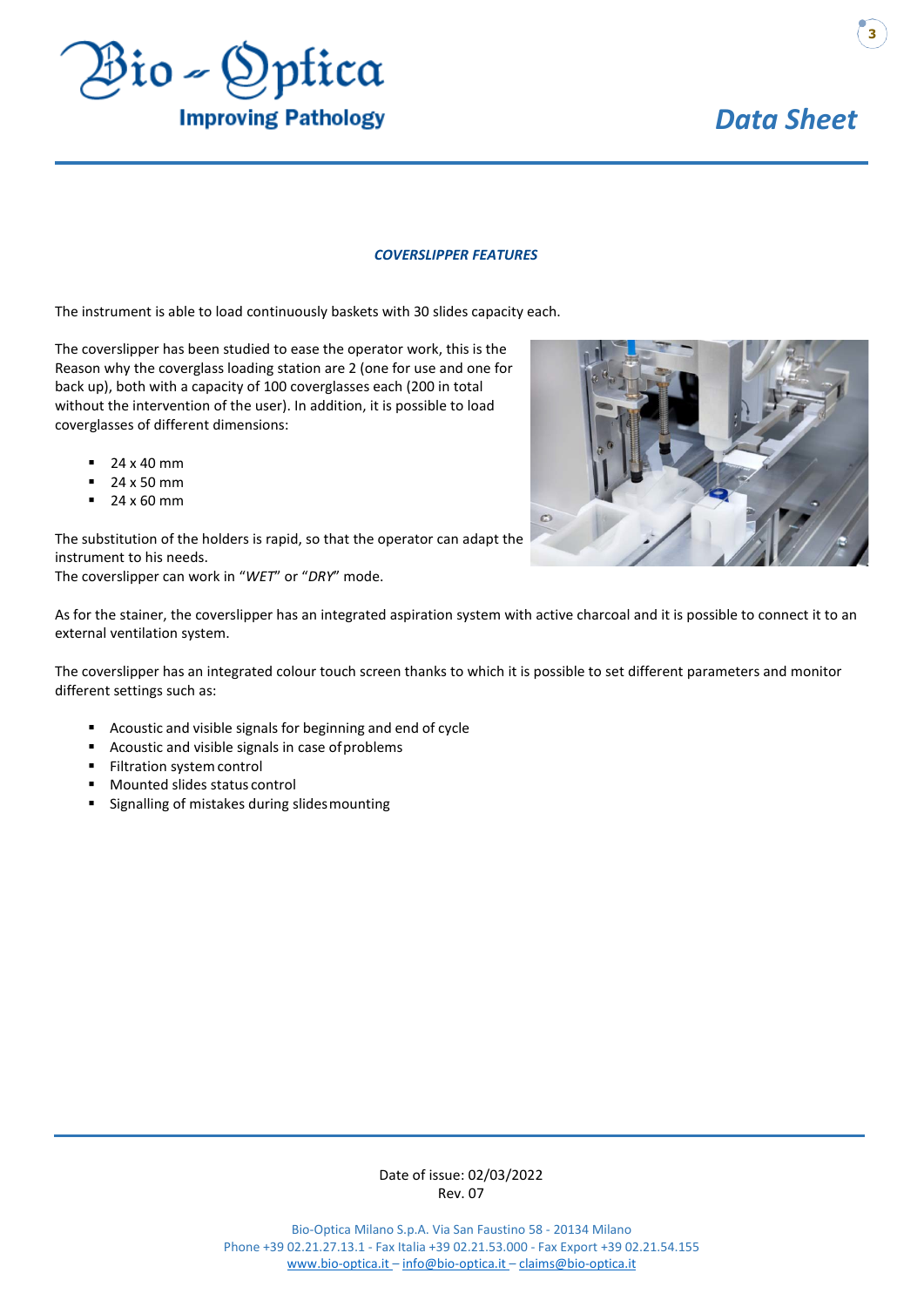

**4**



Unique and exclusive exit system of mounted glass slides: Bio-optica instrument ALLOWS TO OBTAIN THE MOUNTED GLASS SLIDES DIRECTLY ON TRAYS IN HORIZONTAL POSITION, by avoiding a huge time waste for the operators who will be able to bring the trays directly to the pathologist for the evaluation at the microscope.

Another important aspect is the mounting dispensing system. It is possible to set, in a precise way, all the dispensing parameters:

- **Quantity**
- Speed
- Slide off-set

In addition IT IS NOT NECESSARY TO SUBSTITUTE THE DISPENSING NEEDLE, since the instrument is able to meet all operator's needs. To avoid the needle obstruction, AFTER EVERY MOUNTING, THE NEEDLE IS AUTOMATICALLY CLEANED TROUGH A SOLVENT WASH.





The mounting medium (500 ml bottle), is studied to be easily accessible, with rapid connections (level sensor included) which allows the operator to substitute the bottle without touching any wire.

As for the stainer, it is possible to set a password at one level.

Date of issue: 02/03/2022 Rev. 07

Bio-Optica Milano S.p.A. Via San Faustino 58 - 20134 Milano Phone +39 02.21.27.13.1 - Fax Italia +39 02.21.53.000 - Fax Export +39 02.21.54.155 [www.bio-optica.it –](http://www.bio-optica.it/) [info@bio-optica.it –](mailto:info@bio-optica.it) [claims@bio-optica.it](mailto:claims@bio-optica.it)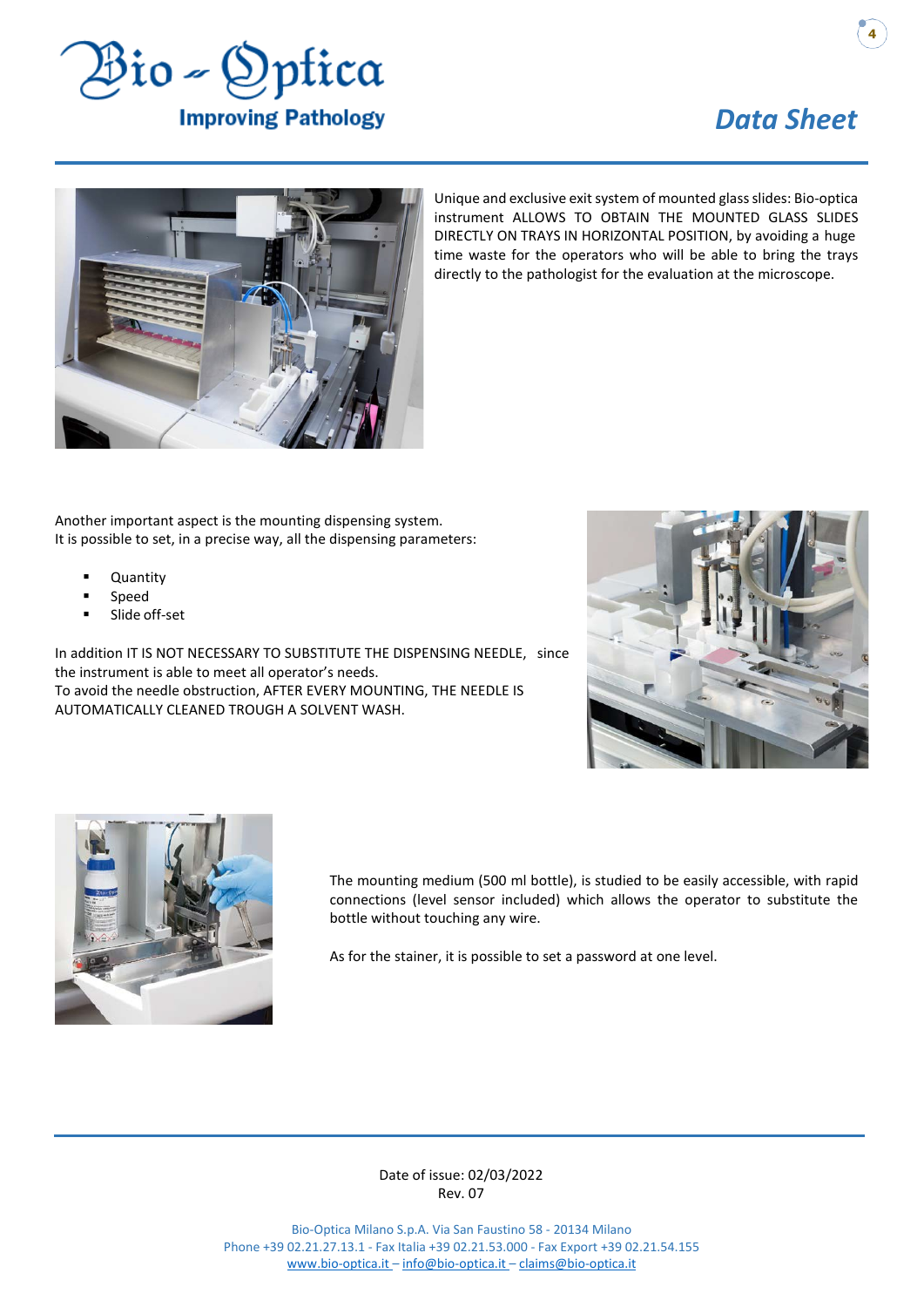

## *Consumables for coverslipper (high quality results)*

| <b>CODE</b> | <b>DESCRIPTION</b>                                                                               | <b>PACKAGIN</b> |  |
|-------------|--------------------------------------------------------------------------------------------------|-----------------|--|
| 05-CVR500   | CVR Mount, mounting medium                                                                       | 500 ml          |  |
| 09-2040     | Bio Optica coverglasses, 24 x 40 mm                                                              | $1000$ pcs      |  |
| 09-2050     | Bio Optica coverglasses, 24 x 50 mm                                                              | 1000 pcs        |  |
| 09-2060     | Bio Optica coverglasses, 24 x 60 mm                                                              | 1000 pcs        |  |
| 09-1000MB   | Bio-Optica microscope slides, ground edge 90°, 45° clipped corners, frosted band, 25.5 x 75.5 mm | 2500 pcs        |  |
| 09-1000     | Bio-Optica microscope slides, ground edge 90°, 45° clipped corners, pink band, 25.5 x 75.5 mm    | 2500 pcs        |  |
| 09-1010     | Bio-Optica microscope slides, ground edge 90°, 45° clipped corners, blue band, 25.5 x 75.5 mm    | 2500 pcs        |  |
| 09-1020     | Bio-Optica microscope slides, ground edge 90°, 45° clipped corners, green band, 25.5 x 75.5 mm   | 2500 pcs        |  |
| 09-1030     | Bio-Optica microscope slides, ground edge 90°, 45° clipped corners, white band, 25.5 x 75.5 mm   | 2500 pcs        |  |
| 09-1040     | Bio-Optica microscope slides, ground edge 90°, 45° clipped corners, yellow band, 25.5 x 75.5 mm  | 2500 pcs        |  |
| 09-1050     | Bio-Optica microscope slides, ground edge 90°, 45° clipped corners, orange band, 25.5 x 75.5 mm  | 2500 pcs        |  |
| 40-500-053  | Vials for needle cleaning system with xylene                                                     | 20 pcs          |  |

## *Standard equipment*

| <b>CODE</b>   | <b>DESCRIPTION</b>                                            | Q.TY |
|---------------|---------------------------------------------------------------|------|
| 8C1835-B      | Coverglass holder (24x40 mm), 100 pcs capacity                |      |
| 8C1836-B      | Coverglass holder (24x50 mm), 100 pcs capacity                |      |
| 8C1837-B      | Coverglass holder (24x60 mm), 100 pcs capacity                |      |
| 40-400-253    | Active charcoal filter (filter's lifecycle is 90 days)        |      |
| <b>7RMF12</b> | Vapour filter for mounting medium bottle (for about 6 months) |      |
| 8C1238-G      | Slide tray (10 slides capacity)                               | 30   |
| 7AD001        | Medium dispensing needle (G17 type)                           |      |
| 8C1838-F      | Needle cleaning system holder                                 |      |
| 8C1260-A      | Reagent dish                                                  |      |
| 7EV998        | Power supply wire                                             |      |
| 40-400-265    | Slide basket (30 slides capacity)                             |      |

### *Coverslipper CVR909 technical features*

|                                 | Dimensions $(1 \times h \times p)$ | 860 x 780 x 770 mm                                  |  |
|---------------------------------|------------------------------------|-----------------------------------------------------|--|
| Dimensions and weight           | Worktop (L x P)                    | 860 x 770 mm                                        |  |
|                                 | Weight                             | 80 Kg                                               |  |
| Electrical data                 | Power supply                       | $115 \div 230$ V                                    |  |
|                                 | Frequency                          | $50 \div 60$ Hz                                     |  |
|                                 | Electrical power                   | 0.6 kW                                              |  |
| <b>Environmental conditions</b> | Temperature                        | $15 \div 30$ °C                                     |  |
|                                 | Humidity                           | 70% max                                             |  |
| Productivity                    |                                    | Up to 180 slides/hour (directly on the tray)        |  |
|                                 |                                    | *productivity change based on machining preferences |  |
| <b>Mounting Medium</b>          | Bottle volume                      | 500 ml                                              |  |
| Mounted slides output           |                                    | 9 trays with 10 slides capacity (total: 90 slides)  |  |